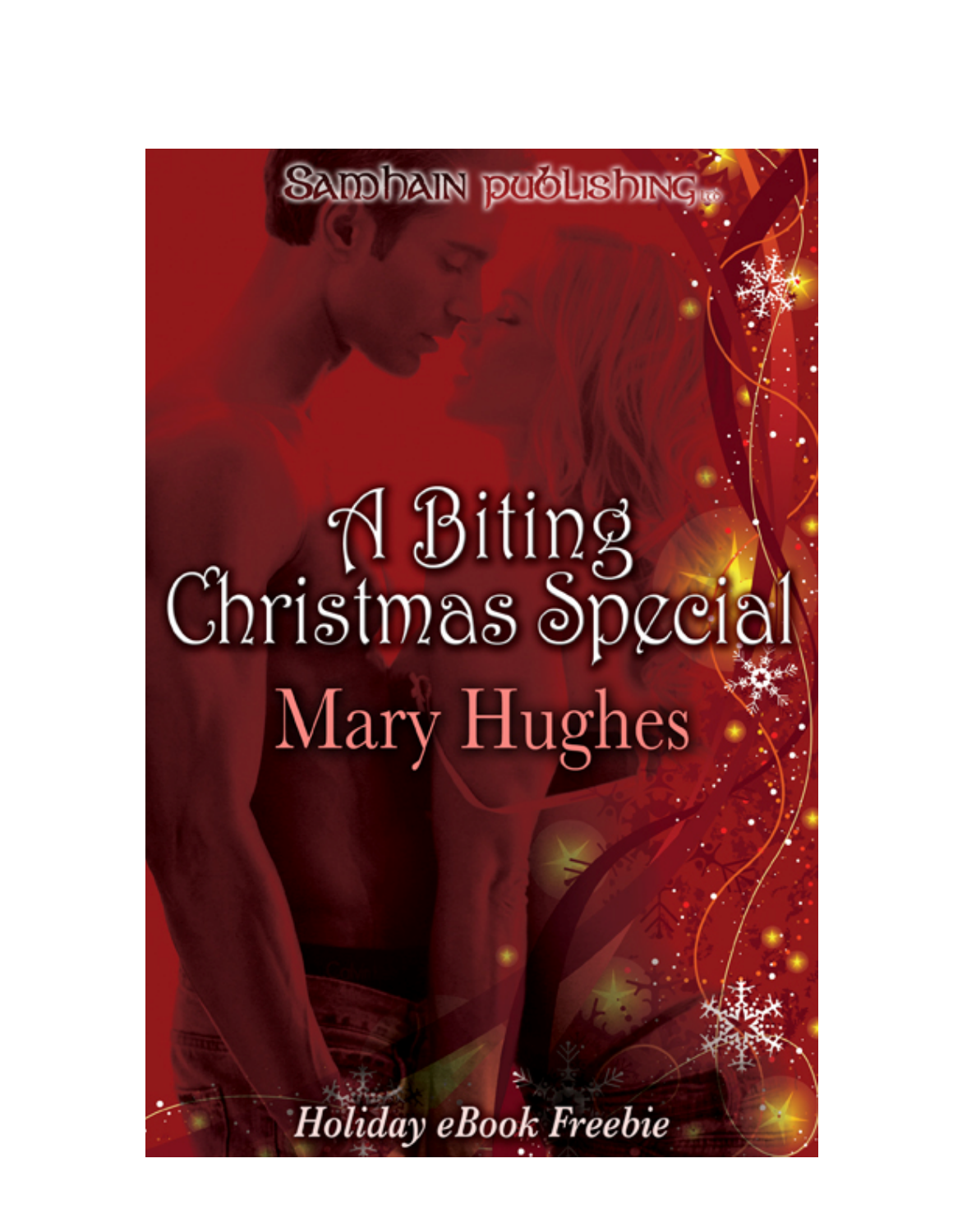Happy Holidays! This story is a little holiday cheer from me to you. Enjoy!

A Biting Christmas Special Copyright 2008, Mary Hughes Cover Art: Scott Carpenter

This is a work of fiction. The names, characters, places and incidents are products of the writer's imagination or have been used fictitiously and are no construed to be real. Any resemblance to persons, living or dead, actual events, locale or organizations is entirely incidental.

All rights are reserved. No part of this book may be used or reproduced in any manner whatsoever without written permission except in the case of brief excerpts or quotations embodied in critical articles and reviews.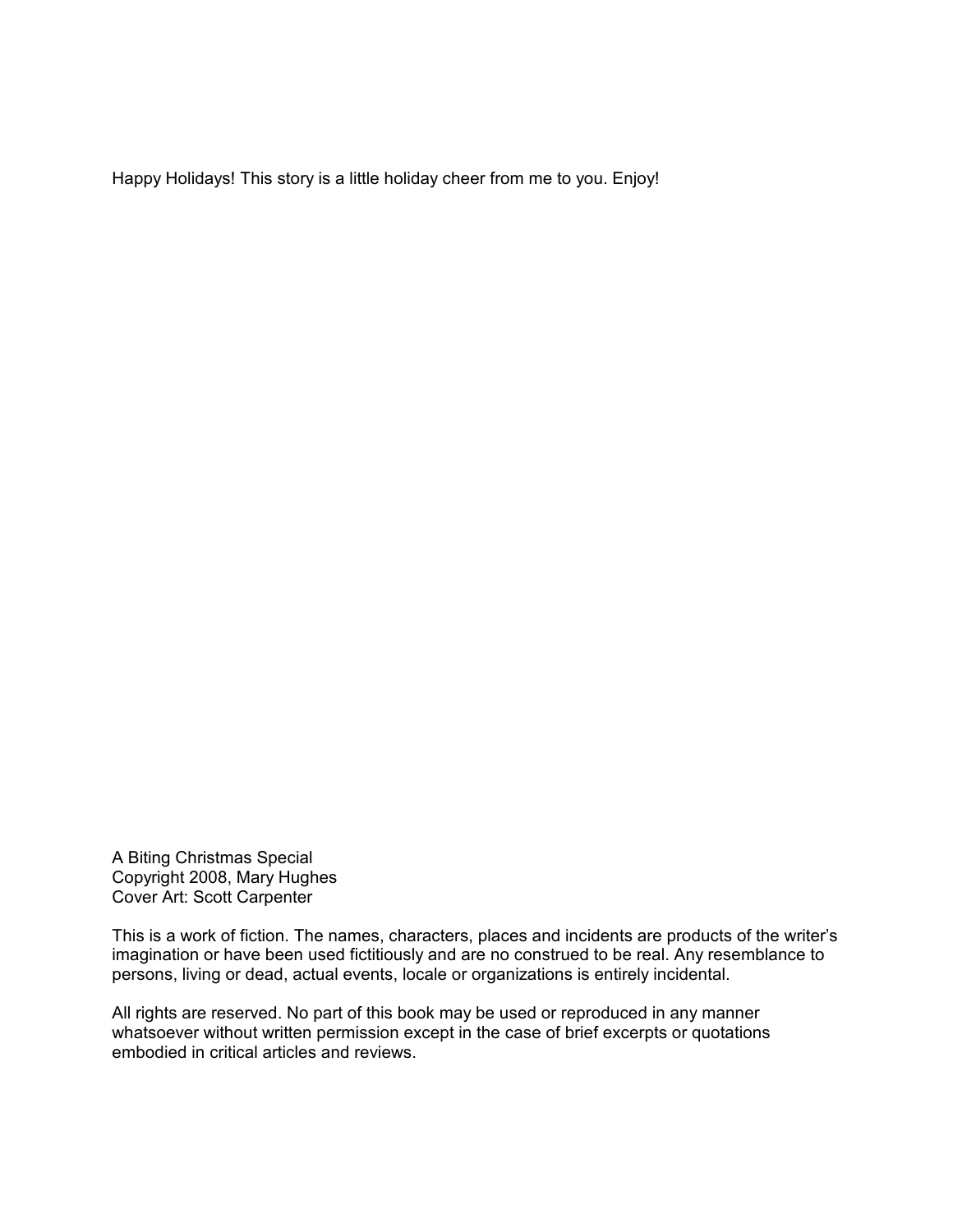I slid into the hot fizz of the Jacuzzi, waiting for the naked man of my dreams to appear. Naturally, "Home on the Range" blasted from the bedroom instead. My cell phone. Worse yet, my mother.

"*Spucatum*!" Julian had been teaching me Latin. Not his uptight lawyer words, but the good ones. "*Asinus*."

Tonight was my wedding night, for fuck's sake. And after a six week engagement (translation: no sex) I was crawling the wall. Some German mothers were protective. Mine was an armored tank.

"Nixie." The naked man of my dreams glided through the doorway with two flutes of sec champagne. Six-foot plus of lean, muscular power. Stunning blue eyes framed by sweeping coal black eyelashes. Smooth bronzed skin begging to be tasted. And below, a jutting twelve-inch gavel demanding it.

Julian Emerson. High-powered attorney, master vampire, and as of today, all mine.

"Sweetheart." His silky, cultured voice caressed me. "Shall I fetch your phone?"

Okay, that didn't caress. With a groan, I sank deeper into the water. If it had been anybody but Mom, I'd have said abso-fucking-lutely *not*. My most pressing question *should* have been what to do to him first. Kiss, or nibble? Lick my name over his massive pecs? Suck little hickeys down his riptide abs?

But with Mom…"I suppose. Otherwise, she'll just call back. Hourly. We'd never get anything started."

He raised sleek black brows. "I can do quite a bit in fifty-nine minutes."

Whoo-boy. Fan me with a tornado. "I can imagine, knowing what you can do in three." When it came to sex, Julian had a supernatural advantage. A vampire's orgasmic bite, and over a thousand years to perfect his technique. And let me tell you, his technique was pretty damn perfect. "But I'd be distracted. Bracing myself for the maternal Armageddon. I'd better answer."

"That's my brave Nixie." He set the flutes on the edge of the Jacuzzi and dropped into mist.

I don't mean he fell into a fog. He *became* a river of quicksilver that flowed out of the room. Moments later he glided back with my Juke, deer and antelope still playing. I swiveled it open. "Go."

"*Frohe Weihnachten*, Dietlinde." My mother insists on using the name she christened me with. Still hoping it'd morph me from punk musician to something more respectable—like a hooker.

"Merry Christmas to you, too, Mom." My eyes flitted over Julian, leaning his big muscular frame against the door jamb. "But I'm a little busy. If that's all…?"

"I'm calling to remind you about dinner tomorrow. Turkey and ham. Two o'clock. Don't be late, like last time."

"I *wasn't* late last time." My mother could guilt St. Nicholas…wait. "What do you mean, dinner?"

"Christmas dinner," she said, like she was reasonable and sane.

"I'm on my honeymoon! I'm not coming to dinner at my parents."

"You are still in town, yes?" Mom somehow managed to retain her German accent despite being second-generation American.

"Because *you* insisted we stay at Otto's Bed and Breakfast Smorgasbord." *I* wanted to jet off immediately. Somewhere warm, like Aruba or Hawaii, or even just southern Indiana. Instead we were braving the Illinois cold.

"Tomorrow is Christmas. A time for *family*." Her tone turned stiff. "Would it kill you to spend one day with your aging parents?"

I winced. "Mom…"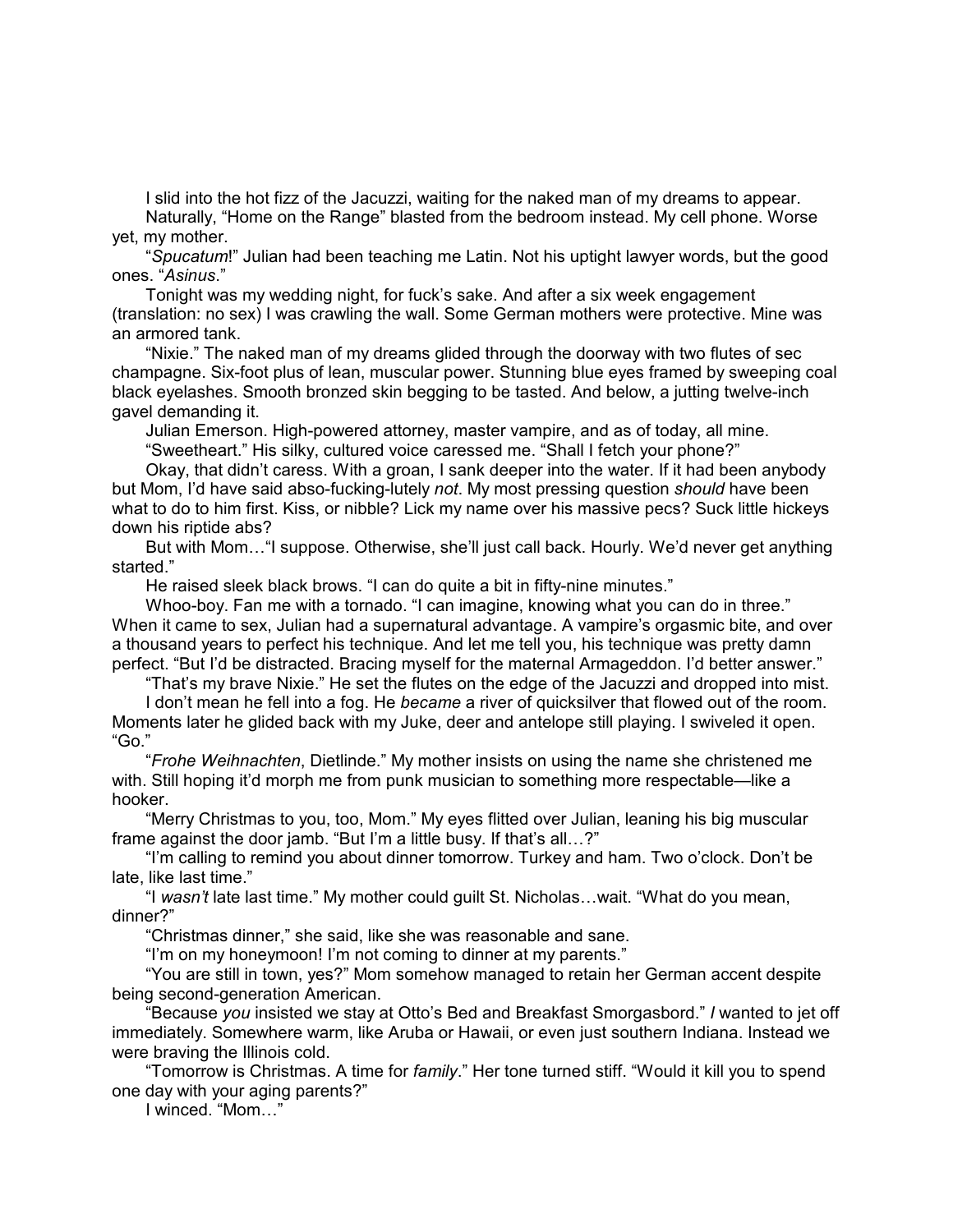"I made pumpkin pie. Cinnamon whipped cream."

Ow. The old one-two—guilt jab, temptation KO. "Mom…Julian and I had plans." To stay in bed all day, but I didn't say that out loud.

"Oh! You are watching the old Christmas specials?"

I eyed Julian. A Christmas special? Well, if I draped his arms with tinsel, put a light in his navel, and hung an ornament on his big branch…I cleared my throat. "Sort of."

"It is not Christmas without the Grinch and Charlie Brown. Do you remember watching with the family?"

She *made* me watch them. "Yes, Mother."

"You noticed I packed the DVDs for you. Good. I had to take out some old undergarments to make room. I am surprised at you, Dietlinde. Those undies were so worn you could see right through them. Practically strings. Aren't you worried about getting in an accident? What would the doctors think?"

I groaned. My thongs. And my sheer camisoles and sexy nighties. Ejected to make room for the Grinch. "Thanks, Mom."

"You're welcome." She never got sarcasm, for which I was eternally grateful. "Well, Dietlinde, I will let you get back to *It's a Wonderful Life*. Goodbye."

Julian took the phone and set it aside. He slipped into the hot tub and pulled me into his muscular arms. "How's your mother?"

I was with the naked man of my dreams. Maybe not the Wonderful Life Mom meant, but it worked for me. I slid one knee over Julian's hips, straddling him. "Let's not talk about her, okay?"

"Hmm. Shall we discuss this?" His hard shell briefcase rose to kiss my nether lips. I never tired of Julian pounding his big gavel on my sound block. Driving it, hammering it home…this would be the first time in over a month. It'd feel like brand-new.

He nuzzled my neck, all sharp teeth and hot tongue. His big hand ran down my back, hit the sweet spot at the base. Splayed over it, one finger pressing my tail bone. The erotic pressure made my whole spine sing with need.

Oh, this was going to be so good. I wiggled, settling him in my aching, hungry vestibule. He opened his mouth against my neck. Penetration in three…two…one…

"Help! Please, someone help!"

"Damn." I pushed away.

"Human female." Julian's skin plated, his eyes blazed red. His hunter's face. "And a *vampire*." He looked to me for permission.

That was nice. After all, it was only our wedding night. But if a rogue was involved, only Julian could handle it. I kissed him. "'Go get 'em, tiger'."

His faceplate faded, replaced by confusion.

I sighed. Julian was wicked hXc in the sex department, but when it came to pop culture he was centuries out of date. *Mega* flashing-twelve syndrome.

"*Spiderman 2*. Go."

He dissolved into mist and went. I hoped he picked up his pants on the way.

I dressed and followed. The sound of blows led me to the end of the hallway. I imagined Julian tangling with a gaunt rogue, a beautiful woman crumpled at their feet.

But no.

Santa Claus was getting the cookies beat out of him by Mrs. Santa. Well, Mrs. Santa in London Fog and high-heels. She thrashed Santa with a giant roll of prancing-reindeer wrapping paper.

She was also bashing at Julian, swinging that gift wrap like a sledgehammer. Julian dodged a particularly nasty crotch shot while he tried to grab Santa, who I figured must be the rogue in disguise.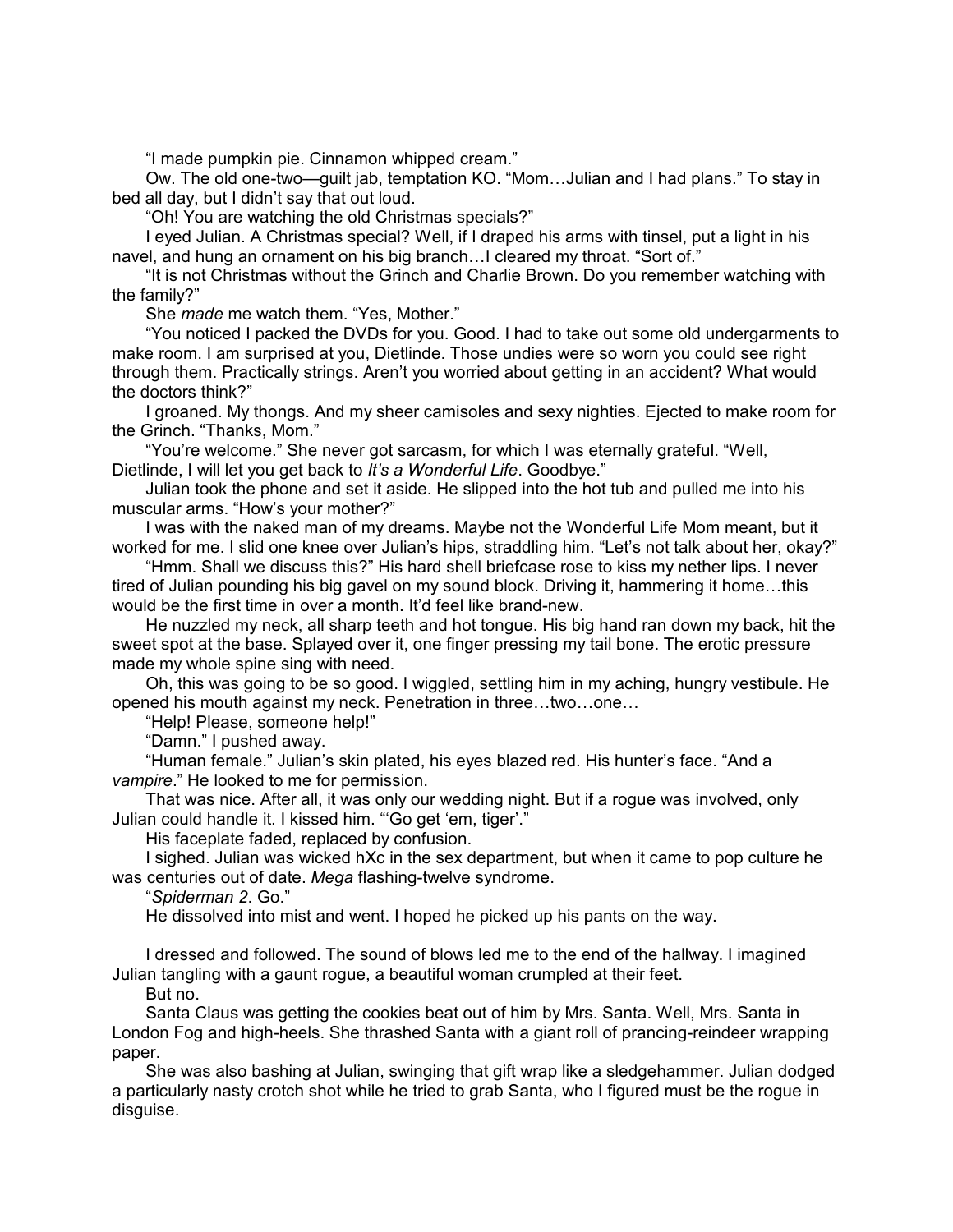I ran in to help. The three of them outweighed me by a couple hundred pounds, but I'm tricky. I hit the floor and rolled. The Little Bowling Ball that Could. All three toppled, Julian teetering a second before he went down.

Unfortunately they fell on me. While I gasped for air, the lady scrabbled to her feet and ran away.

"Stop her," Santa croaked. A big knife protruded from his chest. Julian's, thrust through the heart. It wouldn't kill the rogue, but it would make circulation and breathing difficult.

"I think not." Julian, ever the lawyer. Why use one word when three would do? Santa Vamp expelled his last breath. "Le…stats."

Julian and I exchanged an uncomfortable look. We had nailed the wrong guy.

"I'm an undercover agent for the Ancient One in Virginia." Santa Vamp's voice was deep and rich when he didn't have a knife in his chest. We apologized for the knife (and ruining his disguise). Since vampires heal fast (and his costume was red anyway) he said no harm done.

I sat on the double king-sized bed, trying not to think of what I *should* have been doing on that mattress. "Doesn't the Ancient One live in Iowa?"

"There's more than one. I owe allegiance to Nicodemus."

"What are you doing in Meiers Corners?" Julian asked.

"Tracking an incredibly dangerous mistake." Santa sighed. "You've got to understand, Nicodemus is a brilliant scientist. He likes things orderly."

"Life seldom is."

"Especially human life. Nicodemus finds humans…messy. He invented a compulsion device."

That surprised me enough to forget mattresses. "To enslave people? Why? Is he trying to take over the world?"

"No, no. Not the world. Just his corner of it."

I rolled mental eyes. First my mother, then this. Even Murphy would have snapped a crayon or two. "I thought vampires could already compel humans."

"To some degree. But the hypno-resonator is irresistible." Santa paused. "Even to *vampires*."

Julian stiffened. "Younglings? Or all of us?"

"If you're five thousand years or so, you might resist it. Otherwise…" Santa grimaced. "That woman, Carol Newman, stole it."

"Snarky," I said. "Carol Newman's the name of Mrs. Santa in *The Santa Clause 2*."

Both Julian and Santa stared at me. Their IMDb was offline, I guessed. Santa continued, "She's a human minion of the Virginia Lestats."

"The *Lestats*?" Just whack me with an elf. The Lestats was a violent gang of rogue vampires in nearby Chicago. Apparently there were branches elsewhere. "Carol and the Lestats. Sounds like a fifties girl band. Why'd they steal this hypno-whatzit?"

"Hypno-resonator. They'll use it to take over the world's blood centers."

"By compelling the humans in charge?" Julian frowned. "How? Each center has a master vampire protecting it."

"They'll hypnotize the masters into destroying themselves. Once dead, the Lestats can take over at their leisure."

Julian and I shared a look. Meiers Corners's blood center was in trouble. Julian leaped to his feet, but Santa waved stop-sign-red mittens. "They have the machine. But they *don't* have the activation key."

"There's a key?" I asked, the same instant Julian said, "Where is it?"

"Nicodemus hid it inside something innocent-looking. To get it secretly to Iowa's Ancient One, where it'd be safe. But he couldn't send it directly."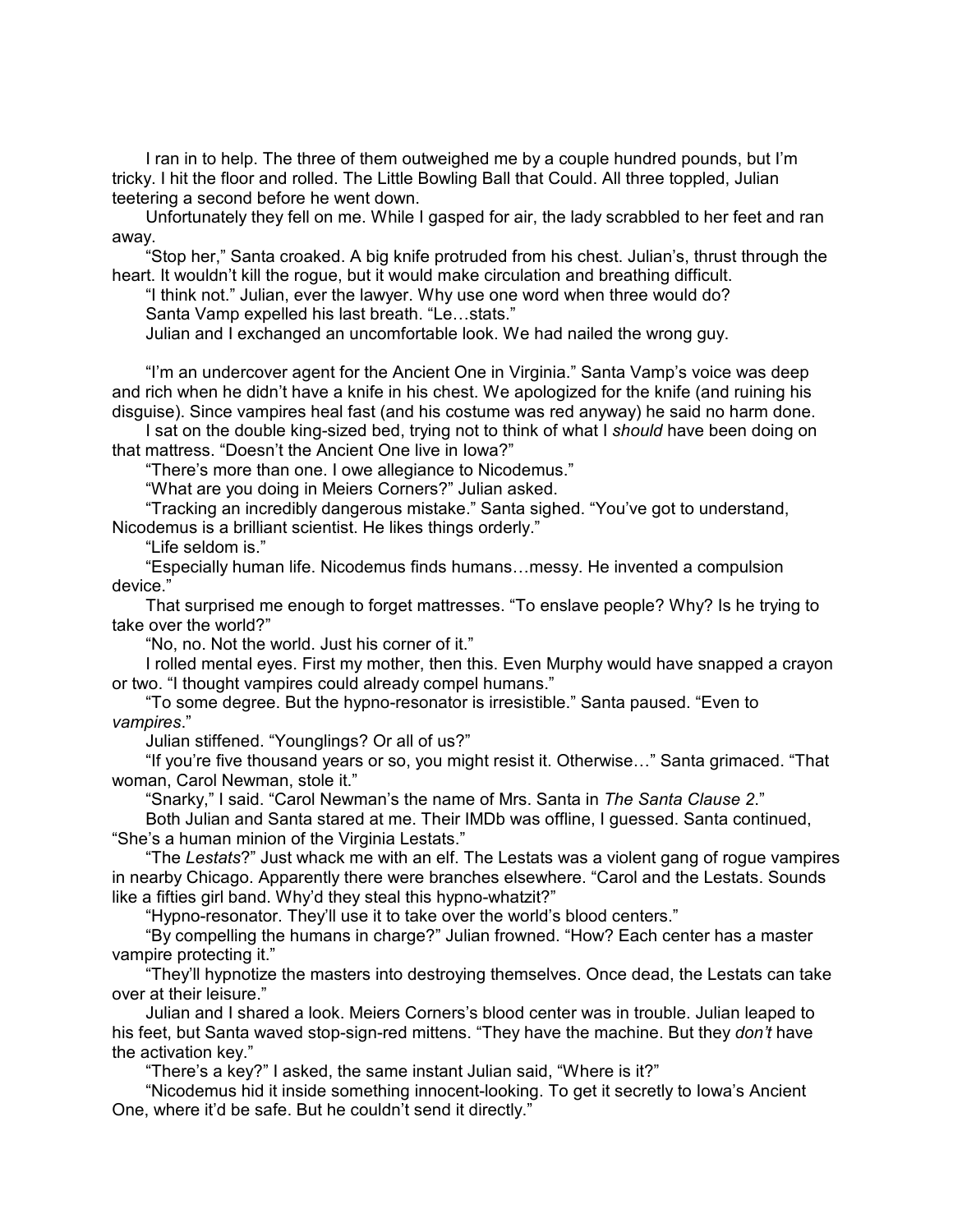"The Lestats would expect that. Intercept it." Julian went for his jacket.

"Yes. So Nicodemus mailed the key to the nearest master in the Iowa alliance. That's here. The idea was to drive it to Iowa."

I scrounged for my own outerwear. "But..?" Murphy's Law insured a "but".

"The address got smeared. The package went to City Hall instead."

I slipped into my hoodie. "So what's the problem? Go to City Hall, retrieve the package."

"One problem. The Mayor opened the package. And the innocent item was a red ball Christmas ornament."

"That's two problems." Then it hit me. "Holy Spanish Inquisition! Three problems." "Nixie?" Julian caught my agitation, if not the Monty Python reference. "What's wrong?"

In answer, I went to the window. Yanked open the drapes.

Moonlight sparkled on the two-story municipal Christmas tree in Settler's Square—and its *seven hundred* red ball ornaments.

"Thanks for the tip. Now you die!"

The door burst open, splinters flying. Three rogues blasted in, pseudo-military types with buzz cuts and shit-kicker boots. Two high and one low. They were trained, they were organized—and they were carrying bazookas.

"Down!" Julian hit me with a flying tackle, body covering mine as a small rocket whizzed over us. The rocket shattered the window. Shards of glass tinkled, hitting sidewalk. The *whump* next to us was much louder.

I twisted my head. Santa lay motionless, a plate-sized hole in his chest. A human would have been red mist, but I still gagged.

"Nixie." Julian's breath warmed my ear. "When I say run, head for the door. I'll distract the rogues."

"Julian, you can't! You have one fighting blade. That trio's armed with *bazookas*." A new meaning to "three-hole punch".

"I have a few surprises up my sleeve." He kissed my temple. "Now, run!"

He blew into mist. Deadly whirlpools of silver swirled around the rogues. They slapped and shrieked.

I dashed for the door. I was almost there when the mist collapsed and Julian resumed form. The rogue nearest me saw Julian. Took aim.

"No!" I lowered my head and charged.

I hit the Lestat with everything I had. It barely moved him, but it was enough to knock his aim off.

Enough for Julian to pull his next trick.

At one hundred years old, vampires could mist. At one thousand, they could shape shift.

Two hundred pounds of vampire shifted…into hundreds of fluttering small birds. Turtle doves, if I wasn't mistaken. Bird, birds, everywhere…beating against the faces of the Lestats, blinding them. I dipped out. As I pounded down the stairs, screams rang in my ears.

The instant I made the foyer I yelled, "Julian!" Birds' wings told me he was on his way. I didn't lose any time throwing open the front door.

A gun pointed directly in my face.

Damn. First my mother, then no sex, and now this. Just Riverdance ten lords a-leaping on my skull. I backed up. Carol Newman followed, hand steady on a business-like pistol. Behind her half a dozen Rottweilers growled, fangs dripping menace.

"Damn." Julian formed behind me, echoing my thoughts. "Too many dogs for mist. And she's prepared. Not birds either, not unless I want to look like a sponge when I reform."

"Retreat?" I suggested.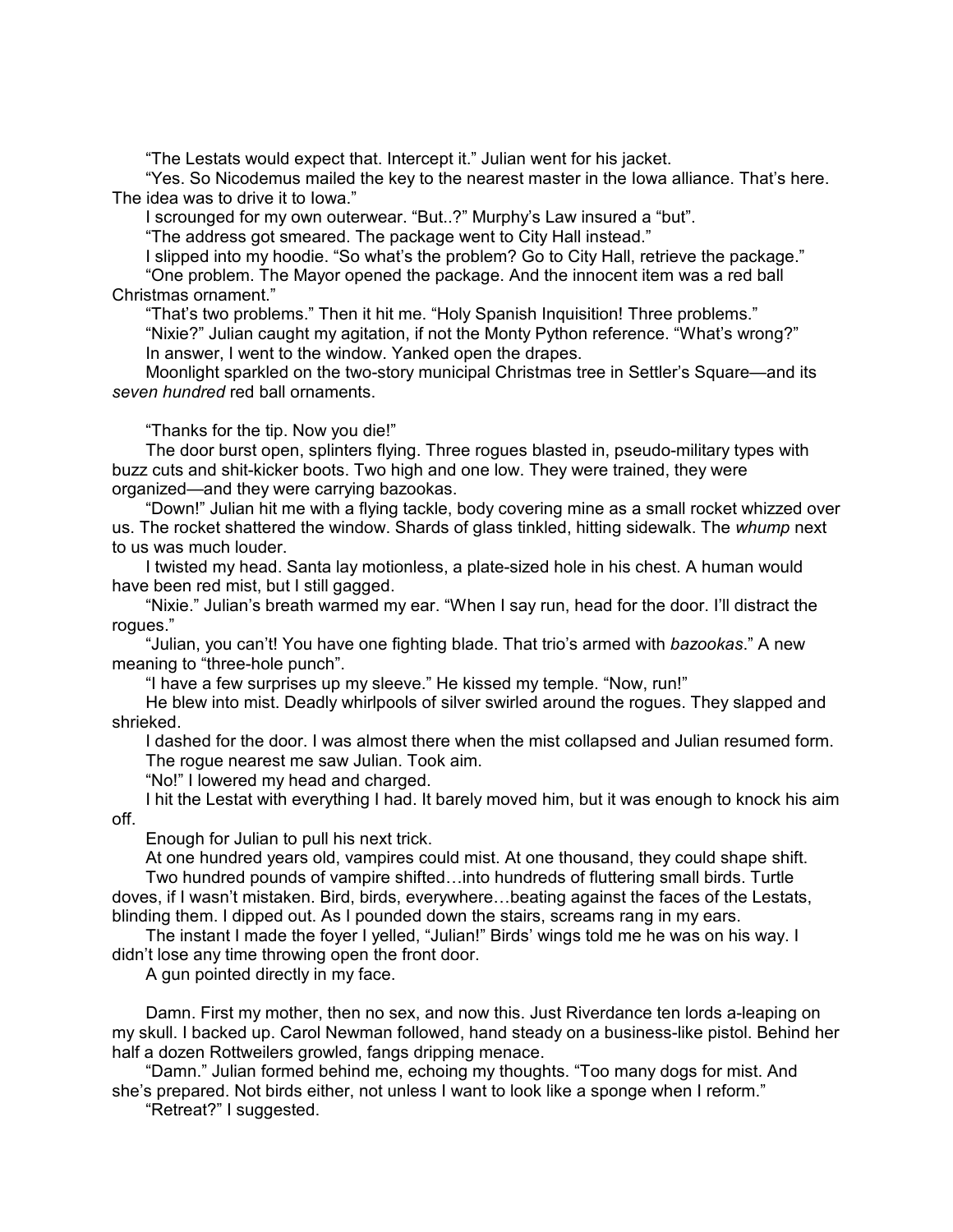"The parlor?"

"Works for me."

And because he could run five times faster, he threw me over his shoulder and sped off. Snarling dogs raced after us, Carol urging them on. Dogs nipped Julian's heels all the way to the parlor. He ran for the window. The dogs cut him off. He spun for the door. Carol filled the doorway, the three-hole-punch gang looming behind.

The dogs crowded us forward. I frantically scanned the room for another escape. The only opening was a brick fireplace, red stockings hanging from its mantel. It reminded me of my mother and her "Christmas Specials". So idiotically *baka*. About to die and Charlie Brown and the Grinch were flitting through my head…and Tim Allen as Santa*.* "Julian! *The Santa Clause*."

"Nixie…now is not *quite* the time to educate me on popular culture." His slight lisp said his fangs were full-length. Ready to fight. Ready to die, protecting me.

It had better not come to that. Not before I got laid, at any rate. "While Santa's delivering presents, he's attacked by a Rottweiler. He escapes up the chimney. Get us to the fireplace."

Julian veered. "If I can carry you while flying. I've never tried it."

I groaned. "It doesn't matter. The fireplace is fake. Damn it!"

I slapped the mantel.

And was nearly thrown from Julian's shoulder when we whirled into the dark.

"Otto's B&BS must have been a speakeasy in the twenties. The spinning fireplace was an escape hatch, in case of a raid." Julian toted me through a pitch black tunnel, his glowing red eyes lighting the way. Rudolph meets Halloween. Freaky.

We came out through an old carriage-house garage. Julian set me down. I shivered. "I wish I had my phone. What do we do now?" My breath frosted the air.

"Find the activation key."

Hokay. Just sort through seven hundred ornaments on a two-story tree while dodging Carol and her deadly homies. "Those Lestats heard Santa. They know where the key is. And there are more of them than us."

"That may not be an advantage. Look."

Kitty-corner from us was Settler's Square. Park benches, a playground, and the Oom-pa-pa Bandshell. In the center twinkled the municipal tree.

A shivering Carol Newman and three Lestat rogues were trying to knock off ornaments with snowballs. While the six Rottweilers ran around the tree, barking and peeing.

The dogs had better aim. Apparently these Lestats were from sunnier climes. They packed the snowballs with fumbling, freezing fingers. No gloves. My mother would have lectured them to death, if they hadn't already been dead.

They tried to hurl those lopsided chunks of snow like baseballs. Half the balls disintegrated midair. The other half splatted harmlessly against the tree.

"You!" Carol saw us. "Keep at it," she ordered the Lestats. "I'll take care of the girl. The dogs can deal with her tame vampire."

Julian grabbed me.

We'd come a long way from big daddy having to protect the girly-girl. I donned my Attitude. "I ain't nobody's 'girl', Julian. I'll fry her. You go toast the dogs."

"Cooking analogies aside…it's no use asking you to go for backup, I suppose?"

"Nice try. You know there's no time."

His jaw worked. "Then good luck."

Julian surged forward. He met the wave of dogs with his long knife. Raked it across doggy noses. One yipped and faltered. The others leaped for his jugular.

Unfortunately, I had more immediate concerns.

Carol pulled out her pistol and shot me.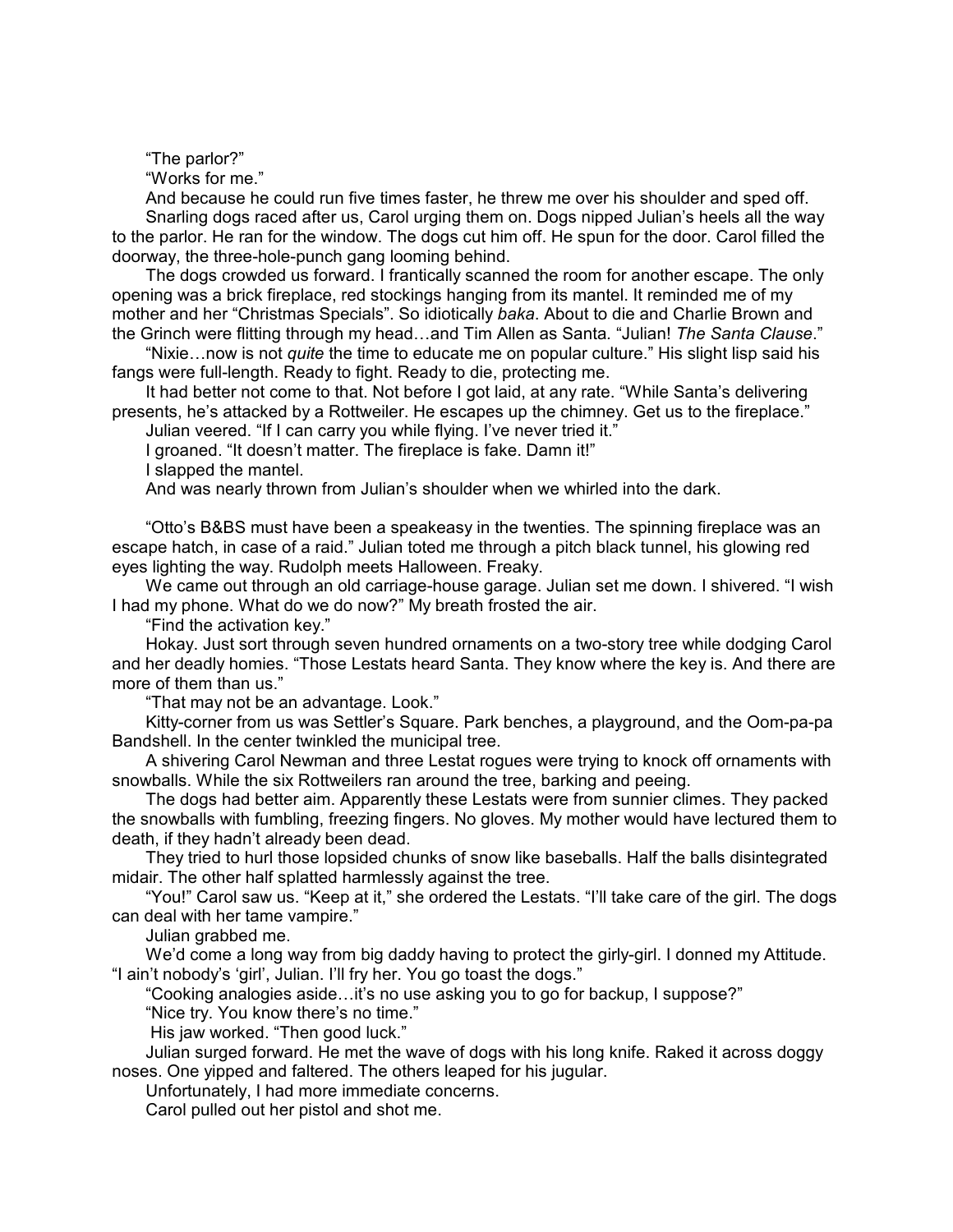She telegraphed like Western Union. I dodged. The bullet spat into the frozen grass. "Give up!" She fired again.

The advantages were all hers. She had the weapon, the time, and the henchrogues.

But *I* had surprise. I barreled straight at her, screaming like a punk singer with her hair on fire. By the time she shot again I was on top of her.

My momentum knocked her to the ground. I grabbed her wrist. Rolling, we fought for control of the gun. I banged her hand against the hard ground but she clung to that gun like cheap sandwich wrap.

My breath came in gasps. I was tiring. She was bigger than me, twice as heavy. It would be over in moments, and she'd win. I should just give up. Fighting her was like a little kid trying to thrash a bully.

Like Ralphie and Scut Farkus in *A Christmas Story*.

Great chocolate Zeus. I had a chance. One slim chance.

I rolled to my feet. Prepared for her. When she pushed to her feet I struck.

I shoved into her, grabbing her jaw. Aimed her at the nearest street sign. She stumbled, did a header into the pole.

Into the metal pole. Her tongue came out—and stuck.

She pulled back. Her eyes opened wide. Pain has a new meaning when your tongue is about to rip from your head.

But if she guessed how to get loose, I was sunk. I had to keep her off balance "*Chicken*. Yank free. Double dare you."

She glared fire, tried again to pull away. Tears sprang into her eyes.

"Triple dog dare you." I knew how, but only because I'd been Darwin Award stupid at the age of seven. The fire department and some warm water rescued me.

She tried again. The tears trickled onto her cheeks. They froze too.

Laughing in her face would have been unkind. So I turned away.

And saw Julian, battling dogs *and* Lestats. A rogue, a couple dogs, and the bazookas lay at his feet. But he was bleeding from several wounds. Too many dogs and rogues still attacked. And soft-hearted Julian was trying not to kill the dogs.

Acid fear shot through me. Though Julian fought fiercely, he was like a great stag. The yipping pack must eventually bring him down.

Twinkling colors lit the battle, a horrible contrast. The Christmas tree was heedless of the drama going on beneath it. Too bad it couldn't fight. Or…? "Julian! *Doctor Who*!"

"What?"

"Not what. *Who*." After the honeymoon I was going to nail him to a La-Z-Boy and Clockwork Orange his eyes to a T.V. "David Tennant. The Christmas specials. A whirling tree of destruction. Ornament bombs." I ran toward the two-story municipal tree.

"Nixie…*our* tree can't fight." Julian lunged at a rogue.

"Not the tree." I veered toward the band shell. "The Doctor explodes the bombs with his *sonic* screwdriver."

He knifed the rogue. "Unless you have a 'sonic screwdriver', whatever that is—"

"Julian! Listen to me. With his *amplified sonic* screwdriver." I vaulted up the band shell stairs two at a time. Hit the podium at a flat run. Twirled a dial and flipped a switch.

Julian, thank the stars, was quick. He covered his ears.

As a punk musician, I mostly play guitar. But sometimes I sing. Punk singing is like a cat getting a full Brazilian. I can scream with the best of them, at least earplug level with my naked voice.

With a PA system, I can do actual physical damage.

And vampires—and dogs—have über-sensitive hearing. Heh-heh.

I screeched a G above middle C. The dogs whined. I clawed my way up an octave. The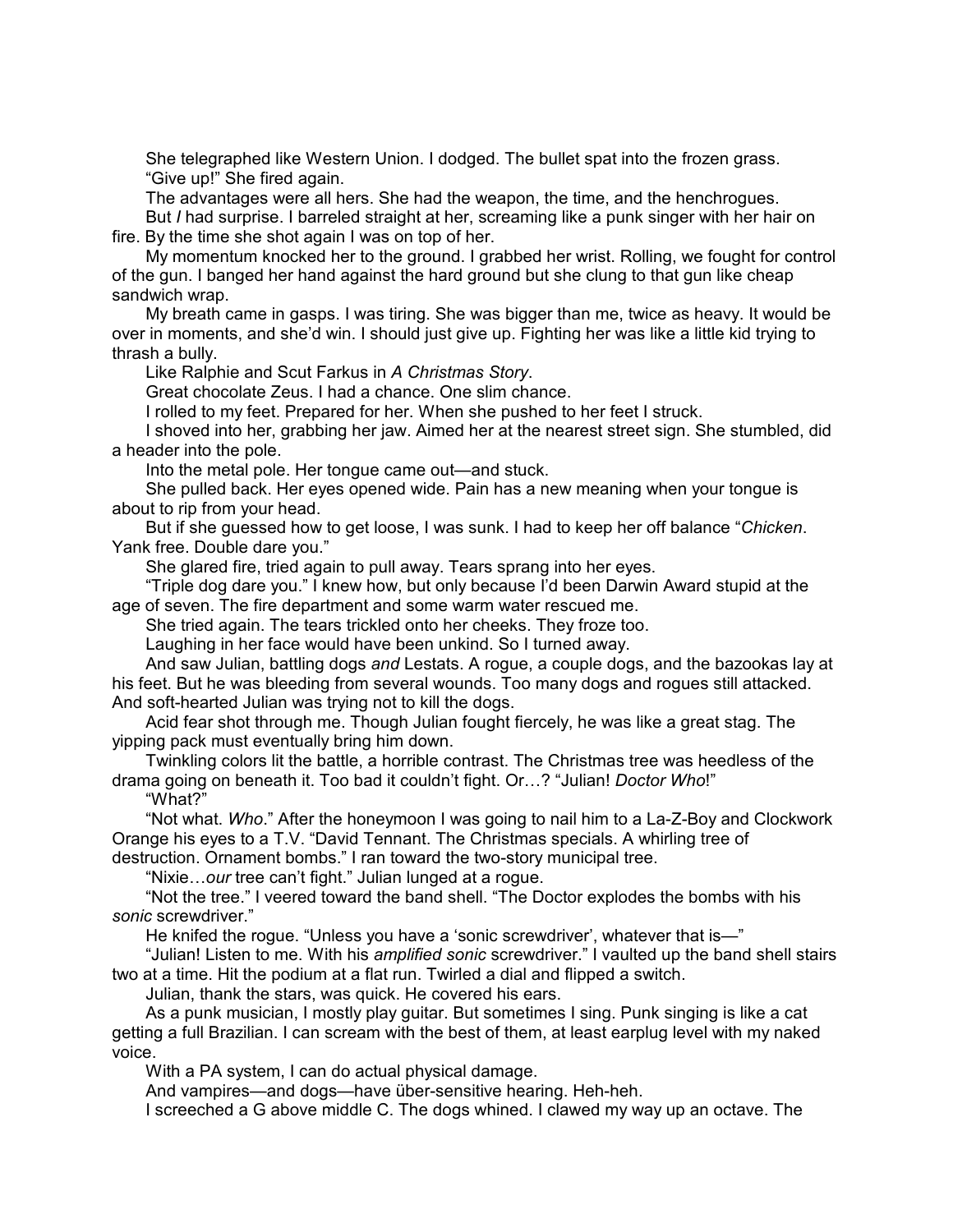dogs tucked tails and fled.

A street lamp popped. Vampires clapped hands to ears, faces scrunched in pain. I hit and held high C.

The vampires shrieked. Julian, tough through his pain, walloped one with a kick to the head. The other got a brisk knee to his soft dangly bits.

Every ornament on the municipal Christmas tree shattered.

My throat froze. Julian dropped hands from ears. Grabbed a bazooka and three-holepunched Lestat hearts.

It was over.

I slid into the hot fizz of the Jacuzzi, waiting for the naked man of my dreams.

*Home on the Range* blasted my ears.

I snatched up my Juke. "Mother—"

"Did you enjoy the Christmas specials, Dietlinde?"

I paused. The Christmas specials. *The Santa Clause*, *A Christmas Story*, and *Doctor Who.*  Because of them, we'd stopped the Lestats. Foiled Carol Newman.

We found the activation key in the litter of red glass. Destroyed it. A heart from the morgue made Santa good as new. He promised to find and destroy the hypno-resonator as well.

A happy ending. Because growing up, Mom made me watch the Christmas specials. "Yes," I said in all honesty. "Julian and I enjoyed them very much."

Speaking of whom…Julian glided through the door, carrying two glasses and wearing nothing but a smile. "I'm about to enjoy another."

"Good, good. I just wanted to remind you of dinner in an hour." She hung up.

"What?" I screeched at the dial tone.

"Your mother?" Julian set the glasses down.

"Home…dinner—in an hour!"

"Hmm. Then let me show you what I can do in fifty-nine minutes." Smiling, he slipped into the water with me. "Minus time for commercials, of course."

He lifted me onto his thick erection. Leaned me against the tub's lip. Pushed slowly, irresistibly, forward. My agitation shifted into excitement.

An inch. I sucked in a breath. Two inches. I shuddered. Three. His purr rumbled against me. Four. My vagina constricted. Five. Heat pooled in my belly. Six. Electric jolts radiated out. Seven. I was stuffed full. Eight. OMG, I was about to burst. *Nine*. My sight narrowed to a black-rimmed pinhole. *Ten.* Stars floated around the edges.

Julian sank fangs in my breast and thrust home.

Hard shockwaves exploded through me. Ripped me in half. Smashed me back together. Ripped and smashed again. And again.

Eventually I floated in fizzy warm water. "How…long?" My voice didn't quite work.

"Three minutes, twenty-five seconds." Julian's purr caressed me. "We can do it twelve more times."

Whoo-hah. My favorite Christmas Special.